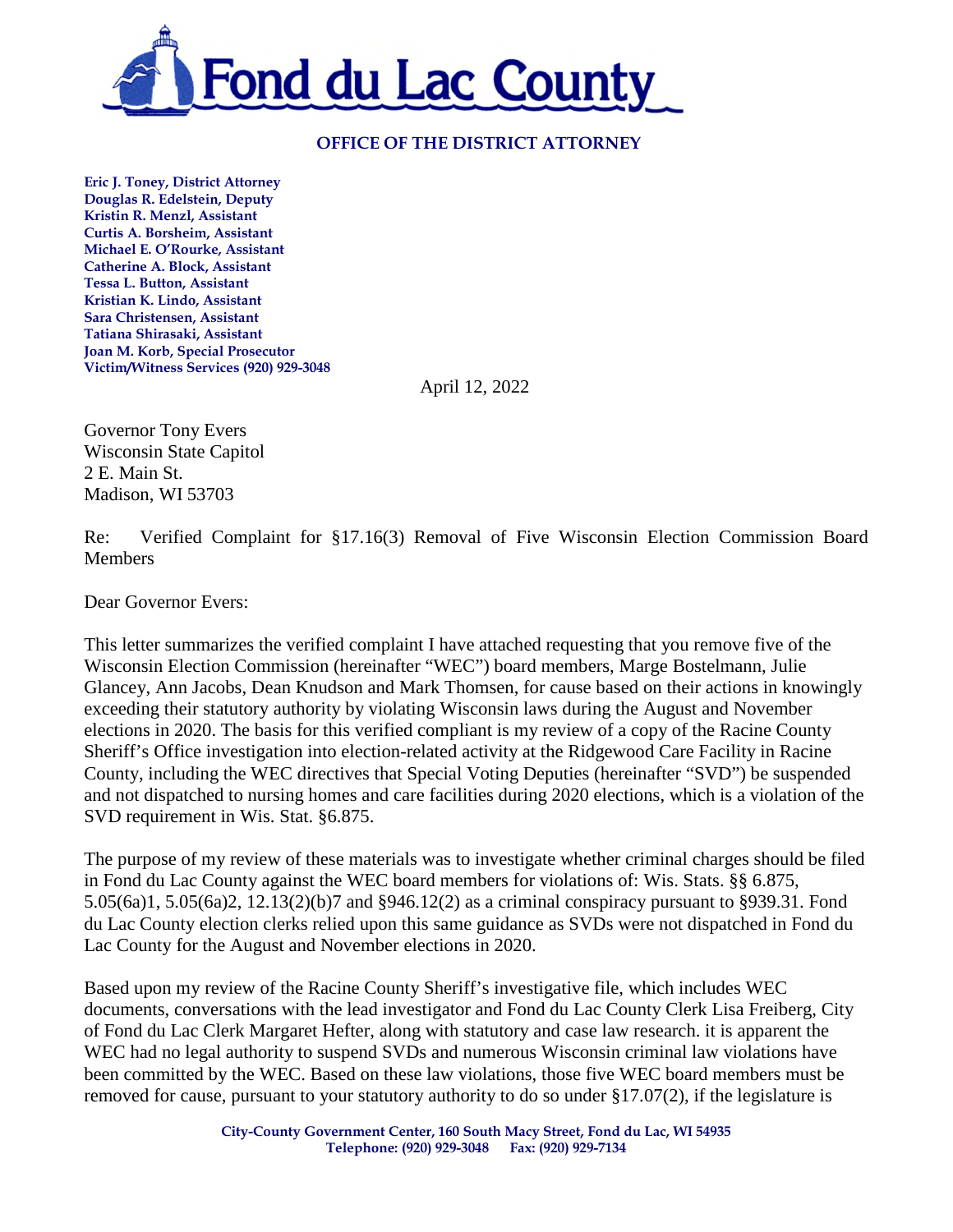determined to be in recess and §17.07 (3). I am not asking that the sixth board member, Robert Spindell, be removed based upon his public abandonment of the conspiracy and subsequent votes against suspending SVDs.

The WEC board, as unelected appointed officials and without lawful authority, assumed they had more power than the Governor of Wisconsin and the Wisconsin Legislature by directing election clerks in Wisconsin not to dispatch SVDs, thus breaking Wisconsin law. The WEC could have sought an Attorney General's opinion on this issue but instead the WEC went rogue and stole the power from our elected legislature and governor in violation of Wisconsin law. Legal "cause" exists for the removal of five of these WEC board members.

Based upon a conspiracy, the Fond du Lac County District Attorney's Office would have jurisdiction to file criminal charges against the WEC except for §971.19(12), §978.05(1), and *State v. Jensen* 782 N.W.2d 415 (2010). *Jensen* and these statutes require any criminal charges against a defendant to be filed in the county of their residence for election and election-related violations, thus depriving Fond du Lac County of venue to file charges.

Wisconsin law allows the WEC to issue formal and informal advisory opinions related to elections pursuant to §5.05(6)(a)1, which requires a request for an opinion from the WEC. If the WEC gives out an opinion, under §5.05(6)(a)2, they are required to state the specific legal authority for their opinion. The WEC violated both §5.05(6)(a) 1 and 2 and §6.875. The WEC gave out a directive, not an opinion, that SVDs were not required and shall not be dispatched, going beyond their statutory authority.

These acts created election fraud violations of §12.13(2)(b)7 as well as misconduct in public office violations of §946.12(2), as §939.31 Conspiracy, because the WEC knowingly exceeded their lawful authority.

The Milwaukee County District Attorney's Office provided analysis as to why they believed criminal charges against the WEC board could not be proven beyond a reasonable doubt. They are wrong on the law. That analysis misapplies "directory" versus "mandatory" election law to the actions of the WEC. The Milwaukee County District Attorney also failed to account for the difference between Wisconsin law in 1955 and 1981, which is different than Wisconsin law in 2020. In fact, there were no SVD laws in 1955 or 1981.

Additionally,  $\S 5.05(6a)(a)3$  effectively provided immunity to any clerk, nursing home staff, and residential care staff that relied upon the unlawful WEC guidance. The Milwaukee County District Attorney does not have venue to file criminal charges against the Ridgewood Care employees, but they are also protected by law from prosecution.

The Milwaukee County District Attorney's Office analysis misinterprets §5.01 and case law by incorrectly applying that law to the illegal actions of the WEC board in prohibiting SVDs. The intent of §5.01 is to protect an elector's vote despite informality in following a law that is "directory" in nature. The cases analyzed by the Milwaukee District Attorney do not protect those, such as the WEC, from criminal charges, even if the law would be "directory" to allow ballots to be counted based on their illegal directive regarding SVDs.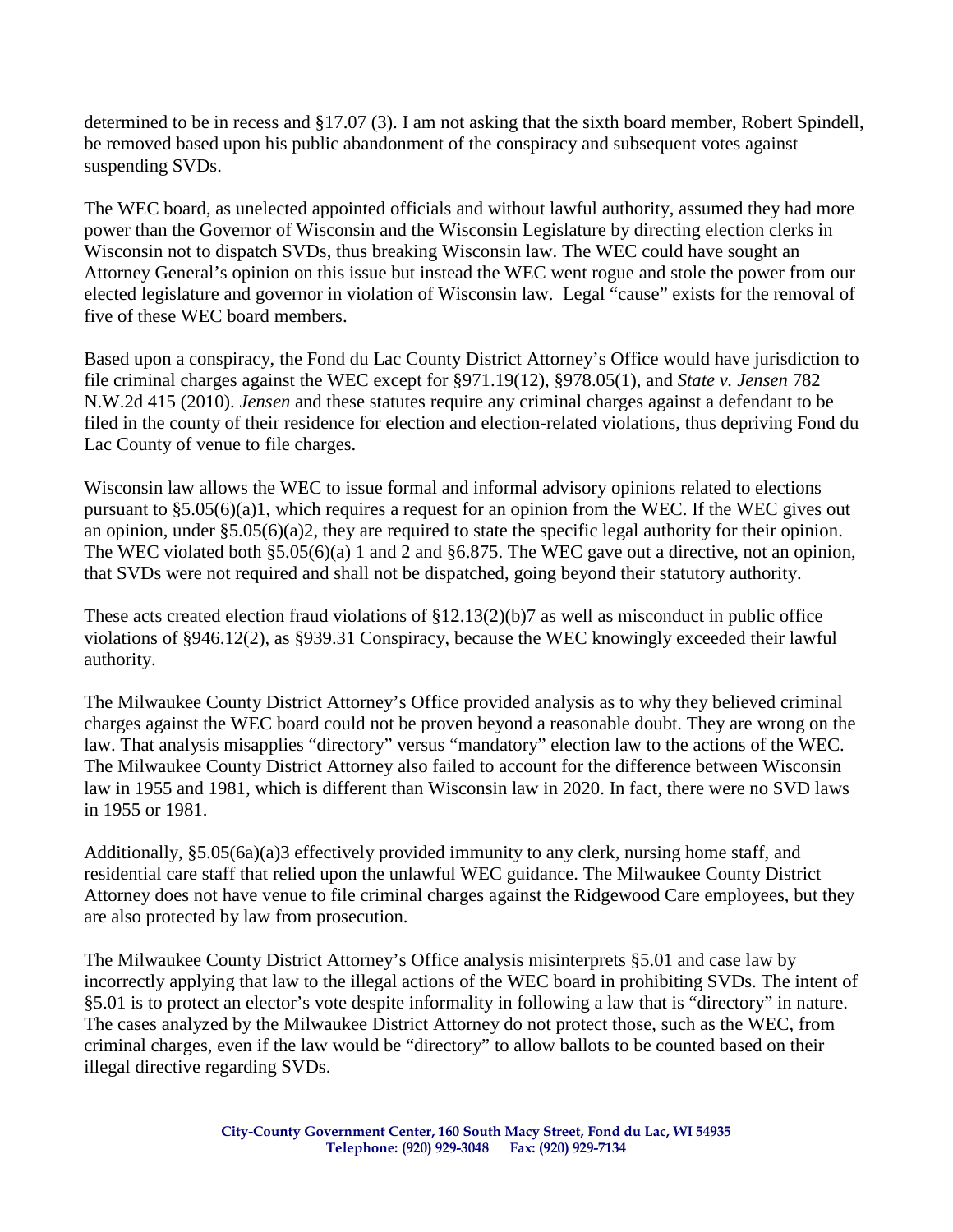Put another way, if the SVD provisions were considered "directory" it would invoke the "will of the elector," pursuant to Wis. Stat. §5.01, allowing the ballots to be counted, despite informality in the law. It would not protect the WEC from illegally ordering the SVD statute not be followed because it exceeds the WEC's lawful authority to direct others to violate state law.

Attached to this letter is a verified complaint, as required in §17.16(3), outlining the violations with supporting documentations. It is important to note that all members of the WEC are presumed innocent of any crimes unless or until proven guilty beyond a reasonable doubt. It does not allow the Governor to abdicate his responsibility of holding the WEC accountable by removing them from office for violating of state election laws. Removal is necessary in order to hold the WEC accountable and restore confidence in our election process because our elections are the cornerstone of democracy and must be defended at every turn.

Sincerely,

Eur In

Eric J. Toney District Attorney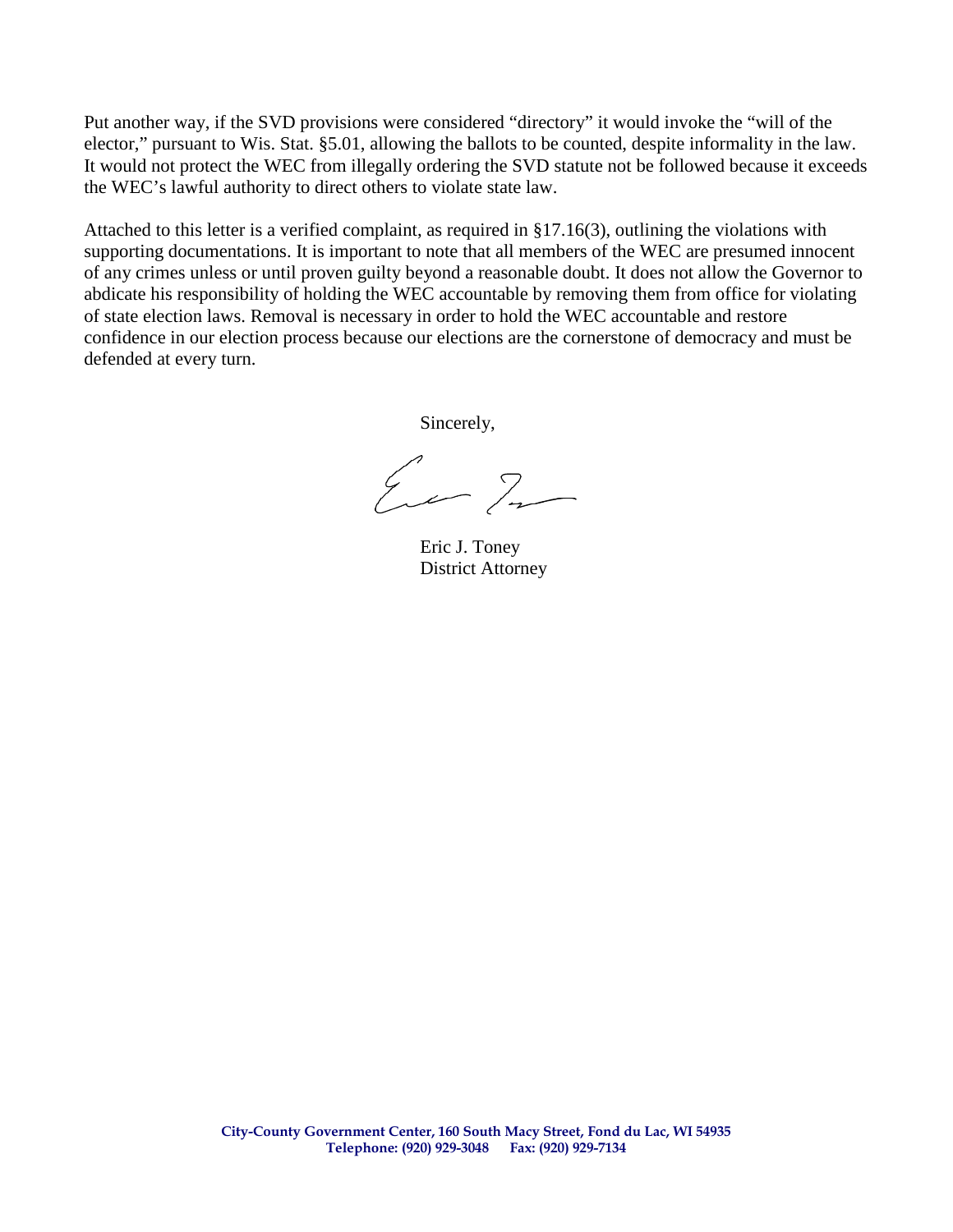### **REFERENCES:**

#### **5.05 Elections commission; powers and duties.**

**(6a)** ADVISORY OPINIONS.

**(a)** 

**1.** Any individual, either personally or on behalf of an organization or governmental body, may make a request of the commission in writing, electronically, or by telephone for a formal or informal advisory opinion regarding the propriety under chs.  $\frac{5}{10}$  to  $\frac{10}{12}$  of any matter to which the person is or may become a party. Any appointing officer, with the consent of a prospective appointee, may request of the commission a formal or informal advisory opinion regarding the propriety under chs. [5](https://docs.legis.wisconsin.gov/document/statutes/ch.%205) to [10](https://docs.legis.wisconsin.gov/document/statutes/ch.%2010) or [12](https://docs.legis.wisconsin.gov/document/statutes/ch.%2012) of any matter to which the prospective appointee is or may become a party. The commission shall review a request for an advisory opinion and may issue a formal or informal written or electronic advisory opinion to the person making the request. Except as authorized or required for opinions specified in sub. [\(5s\) \(f\),](https://docs.legis.wisconsin.gov/document/statutes/5.05(5s)(f)) the commission's deliberations and actions upon such requests shall be in meetings not open to the public. A member of the commission may, by written request, require the commission to review an advisory opinion.

### **5.05 Elections commission; powers and duties.**

**(6a)** ADVISORY OPINIONS.

**(a)** 

**2.** To have legal force and effect, each formal and informal advisory opinion issued by the commission must be supported by specific legal authority under a statute or other law, or by specific case or common law authority. Each formal and informal advisory opinion shall include a citation to each statute or other law and each case or common law authority upon which the opinion is based, and shall specifically articulate or explain which parts of the cited authority are relevant to the commission's conclusion and why they are relevant.

# **5.05 Elections commission; powers and duties.**

**(6a)** ADVISORY OPINIONS.

**(a)** 

**3.** No person acting in good faith upon a formal or informal advisory opinion issued by the commission under this subsection is subject to criminal or civil prosecution for so acting, if the material facts are as stated in the opinion request.

# **5.01 Scope.**

**(1)** CONSTRUCTION OF CHS. 5 TO 12. Except as otherwise provided, chs. [5](https://docs.legis.wisconsin.gov/document/statutes/ch.%205) to [12](https://docs.legis.wisconsin.gov/document/statutes/ch.%2012) shall be construed to give effect to the will of the electors, if that can be ascertained from the proceedings, notwithstanding informality or failure to fully comply with some of their provisions.

#### <https://docs.legis.wisconsin.gov/statutes/statutes/6/iv/875>

**6.875 Absentee voting in certain residential care facilities and retirement homes. (2)**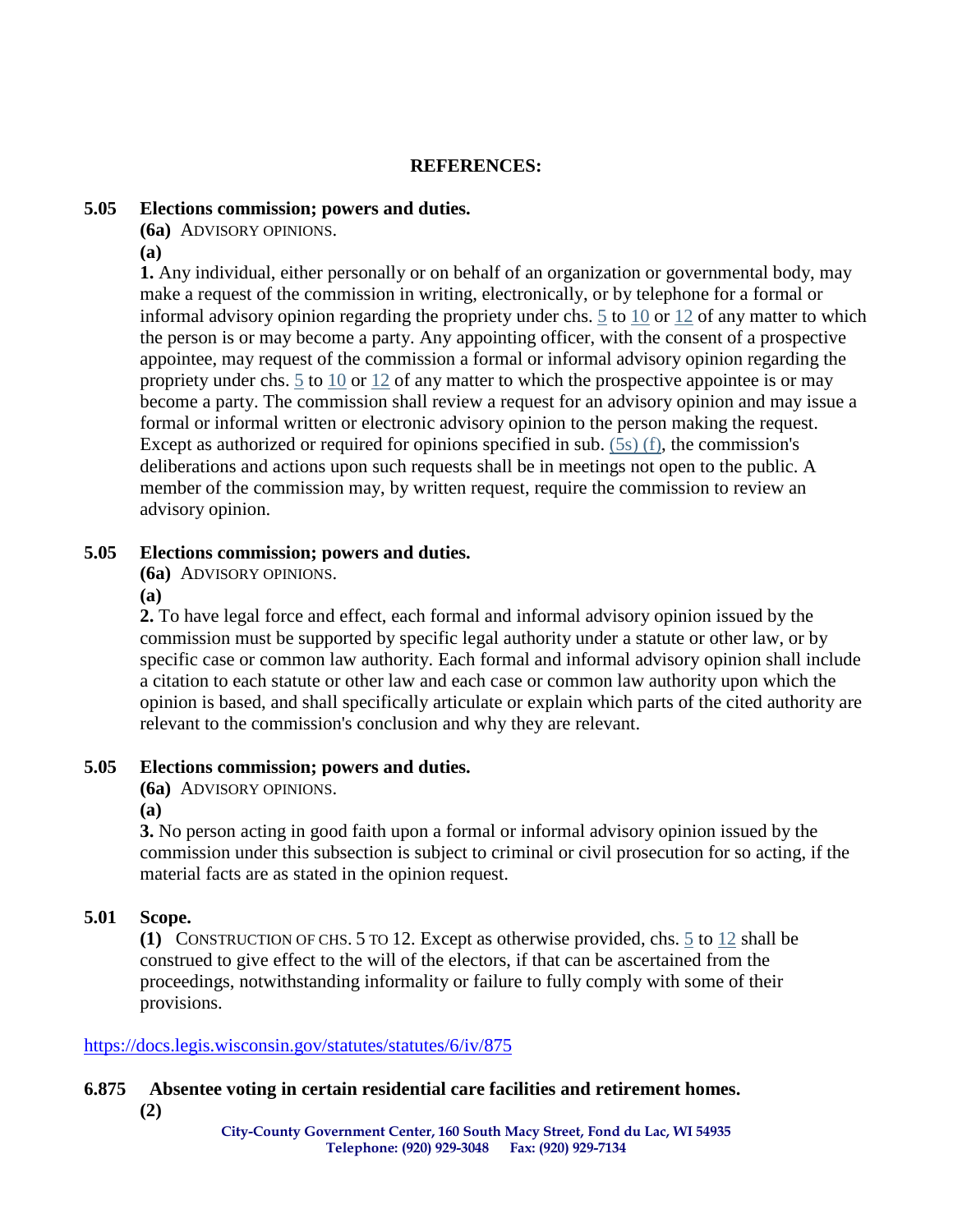**(a)** Absentee voting in person inside residential care facilities and qualified retirement homes shall be conducted by municipalities only in the manner prescribed in this section. At any residential care facility or qualified retirement home where a municipality dispatches special voting deputies to conduct absentee voting in person under this section, the procedures prescribed in this section are the exclusive means of absentee voting in person inside that facility or home for electors who are occupants of the facility or home.

# **12.13 Election fraud.**

- **(2)** ELECTION OFFICIALS.
- **(b)** No election official may:

**7.** In the course of the person's official duties or on account of the person's official position, intentionally violate or intentionally cause any other person to violate any provision of chs. [5](https://docs.legis.wisconsin.gov/document/statutes/ch.%205) to [12](https://docs.legis.wisconsin.gov/document/statutes/ch.%2012) for which no other penalty is expressly prescribed.

**939.31 Conspiracy.** Except as provided in ss. [940.43 \(4\),](https://docs.legis.wisconsin.gov/document/statutes/940.43(4)) [940.45 \(4\)](https://docs.legis.wisconsin.gov/document/statutes/940.45(4)) and [961.41 \(1x\),](https://docs.legis.wisconsin.gov/document/statutes/961.41(1x)) whoever, with intent that a crime be committed, agrees or combines with another for the purpose of committing that crime may, if one or more of the parties to the conspiracy does an act to effect its object, be fined or imprisoned or both not to exceed the maximum provided for the completed crime; except that for a conspiracy to commit a crime for which the penalty is life imprisonment, the actor is guilty of a Class B felony.

**946.12 Misconduct in public office.** Any public officer or public employee who does any of the following is guilty of a Class I felony:

**(2)** In the officer's or employee's capacity as such officer or employee, does an act which the officer or employee knows is in excess of the officer's or employee's lawful authority or which the officer or employee knows the officer or employee is forbidden by law to do in the officer's or employee's official capacity

# **Wisconsin Jury Instruction 1731: Misconduct in Public Office**

- 1) The defendant was a public officer
- 2) The defendant in their capacity as a public officer took actions noted above in this complaint
- 3) The conduct described above was in excess of the defendant's lawful authority and
- 4) The defendant knew the conduct was in excess of their lawful authority.

# **971.19 Place of trial.**

**(12)** Except as provided in s. [971.223,](https://docs.legis.wisconsin.gov/document/statutes/971.223) in an action for a violation of chs. [5](https://docs.legis.wisconsin.gov/document/statutes/ch.%205) to [12,](https://docs.legis.wisconsin.gov/document/statutes/ch.%2012) subch. [III of](https://docs.legis.wisconsin.gov/document/statutes/subch.%20III%20of%20ch.%2013)  [ch. 13,](https://docs.legis.wisconsin.gov/document/statutes/subch.%20III%20of%20ch.%2013) or subch. [III of ch. 19,](https://docs.legis.wisconsin.gov/document/statutes/subch.%20III%20of%20ch.%2019) or for a violation of any other law arising from or in relation to the official functions of the subject of the investigation or any matter that involves elections, ethics, or lobbying regulation under chs. [5](https://docs.legis.wisconsin.gov/document/statutes/ch.%205) to [12,](https://docs.legis.wisconsin.gov/document/statutes/ch.%2012) subch. [III of ch. 13,](https://docs.legis.wisconsin.gov/document/statutes/subch.%20III%20of%20ch.%2013) or subch. [III of ch. 19](https://docs.legis.wisconsin.gov/document/statutes/subch.%20III%20of%20ch.%2019) a defendant who is a resident of this state shall be tried in circuit court for the county where the defendant resides. For purposes of this subsection, a person other than a natural person resides within a county if the person's principal place of operation is located within that county.

**978.05 Duties of the district attorney.** The district attorney shall: